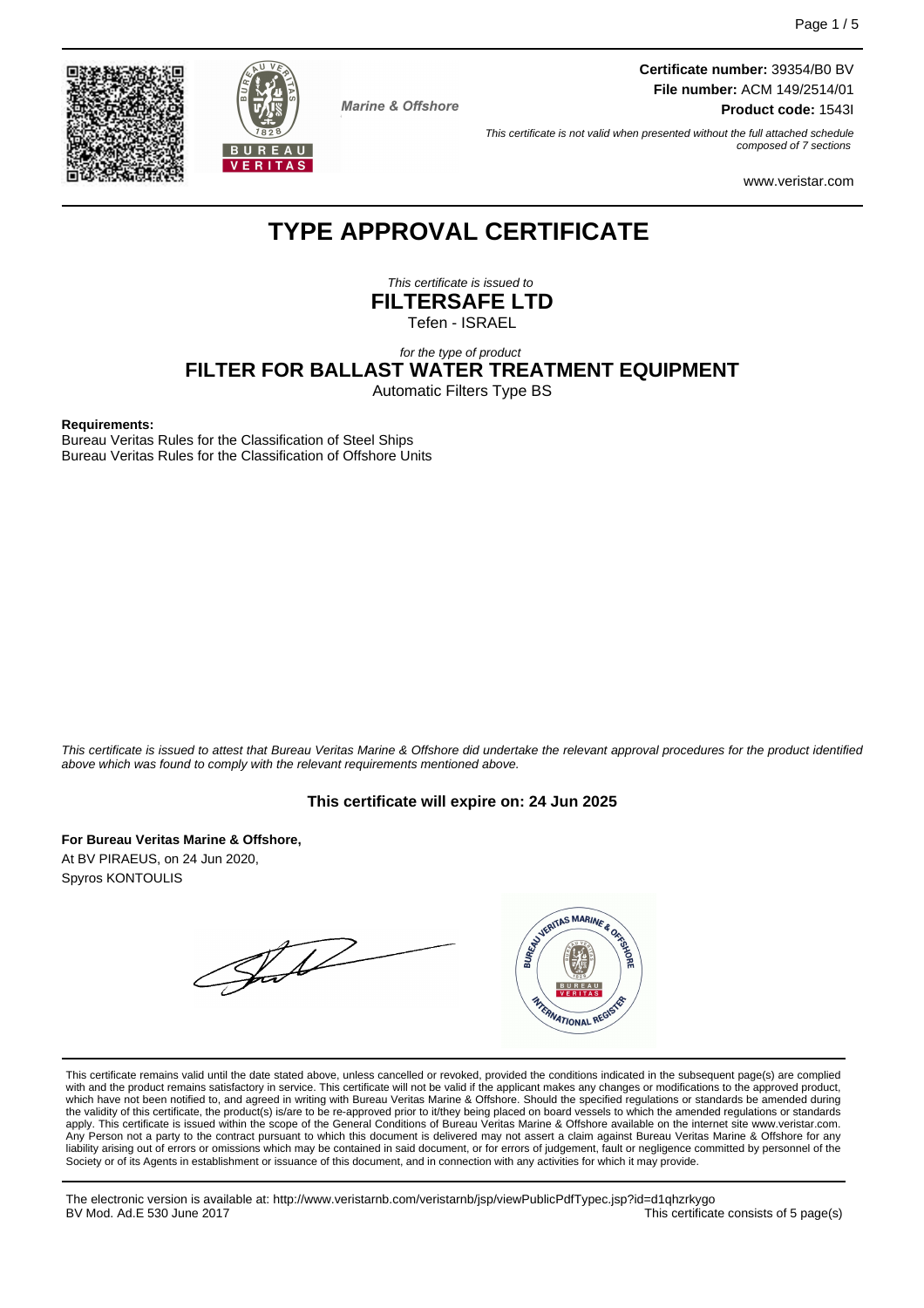# **THE SCHEDULE OF APPROVAL**

# **1. PRODUCT DESCRIPTION**

#### **Automatic Filters Type BS**

| Max. Working temperature    | $50^{\circ}$ C          |
|-----------------------------|-------------------------|
| <b>Filtration</b> precision | $40 \mu m$              |
| Seam factor                 | 0.6                     |
| <b>Operating Media</b>      | Sea water               |
| Mounting                    | Vertical and horizontal |

#### **1.2 Standard Version: BS-XXX H/V**

| Filter Type                       | <b>BS025</b> | <b>BS031</b> | BS061  | <b>BS100</b> | <b>BS101</b> | <b>BS150</b> | <b>BS151</b> | <b>BS200</b> | <b>BS201</b> |
|-----------------------------------|--------------|--------------|--------|--------------|--------------|--------------|--------------|--------------|--------------|
| Design pressure (bar)             |              |              |        |              | 10           | 10           |              | 10           |              |
| Max. Flow rate $(m3/h)$           | 50           |              | .50    | 250          | 250          | 375          |              | 500          | 500          |
| Inlet/Outlet Diameter (mm) 50-100 |              | 50-100       | 80-150 | 150-200      | 150-200      | 200-250      | 200-300      | 200-350      | 200-300      |

| Filter Type                                  | <b>BS300</b> | <b>BS400</b> | <b>BS603</b> | <b>BS804</b> | <b>BS1004</b> | <b>BS1204</b> |
|----------------------------------------------|--------------|--------------|--------------|--------------|---------------|---------------|
| Design pressure (bar)                        |              |              |              |              |               |               |
| Max. Flow rate $(m3/h)$                      | 750          | 1000         | 1500         | 2000         | 2500          | 3000          |
| Inlet/Outlet Diameter (mm) $250-350$ 300-400 |              |              | 400-450      | 450-500      | 500-600       | 500-600       |

## **1.3 Turbo Version: BS-XXX H/V-T**

| Filter Type                | <b>BS061</b> | <b>BS100</b> | <b>BS101</b> | <b>BS150</b> | <b>BS151</b> | <b>BS200</b> | <b>BS201</b> |
|----------------------------|--------------|--------------|--------------|--------------|--------------|--------------|--------------|
| Design pressure (bar)      |              | 10           | 10           |              | 10           | 10           |              |
| Max. Flow rate $(m3/h)$    | 180          | 275          | 300          | 410          | 450          | 550          | 600          |
| Inlet/Outlet Diameter (mm) | 80-150       | 150-200      | $50-200$     | 200-250      | 200-300      | 250-300      | 200-300      |

| Filter Type                                                     | <b>BS300</b> | <b>BS400</b> | <b>BS603</b> | <b>BS804</b> | <b>BS1004</b> | <b>BS1204</b> |
|-----------------------------------------------------------------|--------------|--------------|--------------|--------------|---------------|---------------|
| Design pressure (bar)                                           |              |              |              |              |               |               |
| Max. Flow rate $(m3/h)$                                         | 900          | 1200         | 1800         | 2400         | 3000          | 3600          |
| Inlet/Outlet Diameter (mm) $\left  250 - 350 \right  300 - 400$ |              |              | 400-450      | 450-500      | 500-600       | 500-600       |

#### **1.4 Super Turbo Version: BS-XXX H/V-ST**

| Filter Type                | <b>BS061</b> | <b>BS101</b> | <b>BS151</b> | <b>BS201</b> |
|----------------------------|--------------|--------------|--------------|--------------|
| Design pressure (bar)      | 10           | 10           | 10           | 10           |
| Max. Flow rate $(m3/h)$    | <b>200</b>   | 350          | 525          | 700          |
| Inlet/Outlet Diameter (mm) | 80-150       | 150-200      | 200-300      | 200-300      |

| Filter Type                                                     | <b>BS300</b> | <b>BS400</b> | <b>BS603</b> | <b>BS804</b> | <b>BS1004</b> | <b>BS1204</b> |
|-----------------------------------------------------------------|--------------|--------------|--------------|--------------|---------------|---------------|
| Design pressure (bar)                                           |              |              |              |              |               |               |
| Max. Flow rate $(m3/h)$                                         | 1000         | 1400         | 2100         | 2800         | 3500          | 4200          |
| Inlet/Outlet Diameter (mm) $\left  250 - 350 \right  300 - 400$ |              |              | 400-450      | 450-500      | 500-600       | 500-600       |

### 1.5 Materials

| Housing | Carbon steel S235 JR / SA 106B             |
|---------|--------------------------------------------|
| Seals   | <b>EPDM</b>                                |
|         | Filter Element Sintered St / St 904 / 316L |

*When other choices of materials are used per manufacturer's recommendations, the BV agreement is to be obtained.*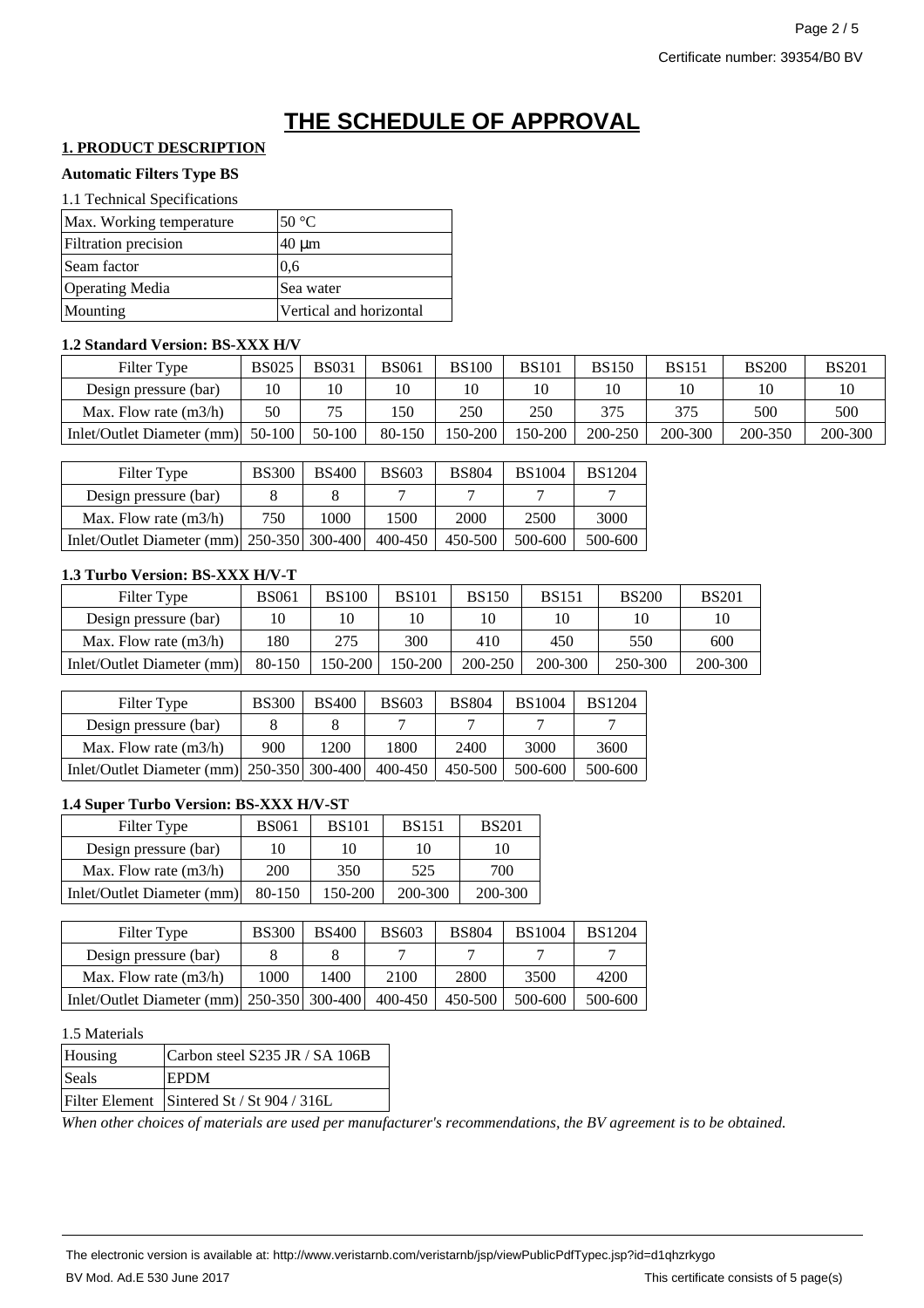#### **2. DOCUMENTS AND DRAWINGS**

- Operation Manual for Automatic Screen Filter BS025/BS050/BS070/BS100/BS150/BS200 | Updated 24.12.19 | P/N: DOC-00144 | Revision 08

- Operation Manual for Compact Automatic Screen Filter BS031/BS061/BS101/BS151/BS201 | Updated 24.12.2019 | P/N: DOC-00157 | Revision 06

- Operation Manual for Automatic Screen Filter BS300/BS400 | Updated 24.12.19 | P/N: DOC-00142 | Revision 08

- Operation Manual for Multi-screen Filters BS603/BS804/BS1004/BS1204/BS1206/BS1406 | Updated 17.12.19 | P/N: DOC-00141 | Revision 09

- Document dated 15/06/2020 including Filters for Ballast Water treatment Systems with Standard, Turbo & Super Turbo version

- Drawing N° BS400HU-08A SNxxx dated 09/08/2018

- Drawing N° CMSS-000400-A Rev.B dated 26/05/2020 (Cleaning mechanism for Standard version)

- Drawing N° CMST-000400-A Rev.B dated 26/05/2020 (Cleaning mechanism for Turbo version)

- Drawing N° CMXU-000400-A Rev.C dated 26/05/2020 (Cleaning mechanism for Super Turbo version)
- Document 400 Single Screen Filter, Spare Parts 2020 dated 23/03/2020

- Calculation description BS25-400 Rev.01 dated April 2016

- Calculation description BS603-1406 Rev.03 dated July 2017

- Assembly drawings:

| Drawing Number                   | Rev.         | Date       | Drawing Number               | Rev.                     | Date       |
|----------------------------------|--------------|------------|------------------------------|--------------------------|------------|
| BS025HB-03A-FT-SNxxx-TC          | A            | 28/01/2019 |                              |                          |            |
| BS031HB-04A-FT-FR-SNXXX          | A            | 13/11/2019 | BS031V-04A-BF-FT-SNXXX-EC    | B                        | 22/08/2019 |
| BS061HB-08A-FT-SN-xxx            | A            | 13/03/2018 | BS061V-08A FT SN-xxx         | A                        | 13/03/2018 |
| BS100HB-08A-BF-WA                | $\mathsf{A}$ | 16/05/2016 |                              |                          |            |
| BS101HB-08A-FR-FT-SNxx           | A            | 13/11/2019 | BS101V-08A FT SNxxx-EC       | A                        | 14/06/2018 |
| BS150HB-10A-FT SNxxx             | A            | 27/11/2018 |                              |                          |            |
| BS151HB-10A-FT SNxxx             | A            | 28/02/2018 | BS151V-10A-FT SNxxx-EC       | A                        | 14/06/2018 |
| BS200HB-12A SNxxx-EC             | A            | 06/04/2017 |                              |                          |            |
| BS201HB-12A-FT SNxxx-EC          | $\mathsf{A}$ | 14/06/2018 | BS201V-12A-FT SNxxx-EC       | A                        | 14/06/2018 |
| BS300HB-14A-FT-SN-19514          | B            | 19/06/2019 | BS300V-14A FT SNxxx          | A                        | 14/04/2019 |
| BS400HB-16A-FT-SNxxx             | A            | 28/02/2018 | BS400V-16A-FT-SNxxx          | A                        | 28/02/2018 |
| BS603HR-16A FT SNxxx             | B            | 28/02/2018 | BS603VR-16A FT SN-XXX        | A                        | 08/02/2018 |
| BS804HR-20-DIN-BF-FT-SNxxx       | A            | 12/04/2018 | BS804V-20-DIN-FT-SNxxx       | A                        | 18/12/2018 |
| BS1004HR-24A-FU-FT-DIN-EXd-SNxxx | $\mathsf{A}$ | 18/11/2019 | BS1004VR-24A-FR-FT-Exd-SNxxx | A                        | 12/11/2019 |
| BS1204HR-24A-FT SNxxx            | B            | 12/09/2018 | BS1204V-24A-Exd FT SNxxx-EC  | $\overline{\phantom{a}}$ | 02/05/2018 |

- Filter body drawings:

| Filter type   | <b>Drawing Number</b>  | Rev. | Date       |
|---------------|------------------------|------|------------|
| <b>BS025</b>  | BS025W-0000101-B       | H    | 11/12/2016 |
| <b>BS031</b>  | BS031W-0000518         | C    | 27/12/2016 |
| <b>BS061</b>  | BS061W-0000514         | D    | 22/03/2016 |
| <b>BS100</b>  | flt_body16-100-08stdin |      | 07/2012    |
| <b>BS101</b>  | BS101W-0000510         | D    | 26/02/2017 |
| <b>BS150</b>  | BS150W-0001411         | A    | 26/07/2018 |
| <b>BS151</b>  | BS151W-0000382-B       | C    | 21/02/2016 |
| <b>BS200</b>  | BS200W-0000111-B       | D    | 14/03/2016 |
| <b>BS201</b>  | BS201W-0000521         | D    | 21/06/2018 |
| <b>BS300</b>  | BS300W-0000118-B       | H    | 02/04/2017 |
| <b>BS300V</b> | BS300W-0000468         | C    | 16/10/2017 |
| <b>BS400</b>  | BS400W-0000374         | E    | 07/03/2016 |
| <b>BS400V</b> | BS400W-0000466         | B    | 21/02/2019 |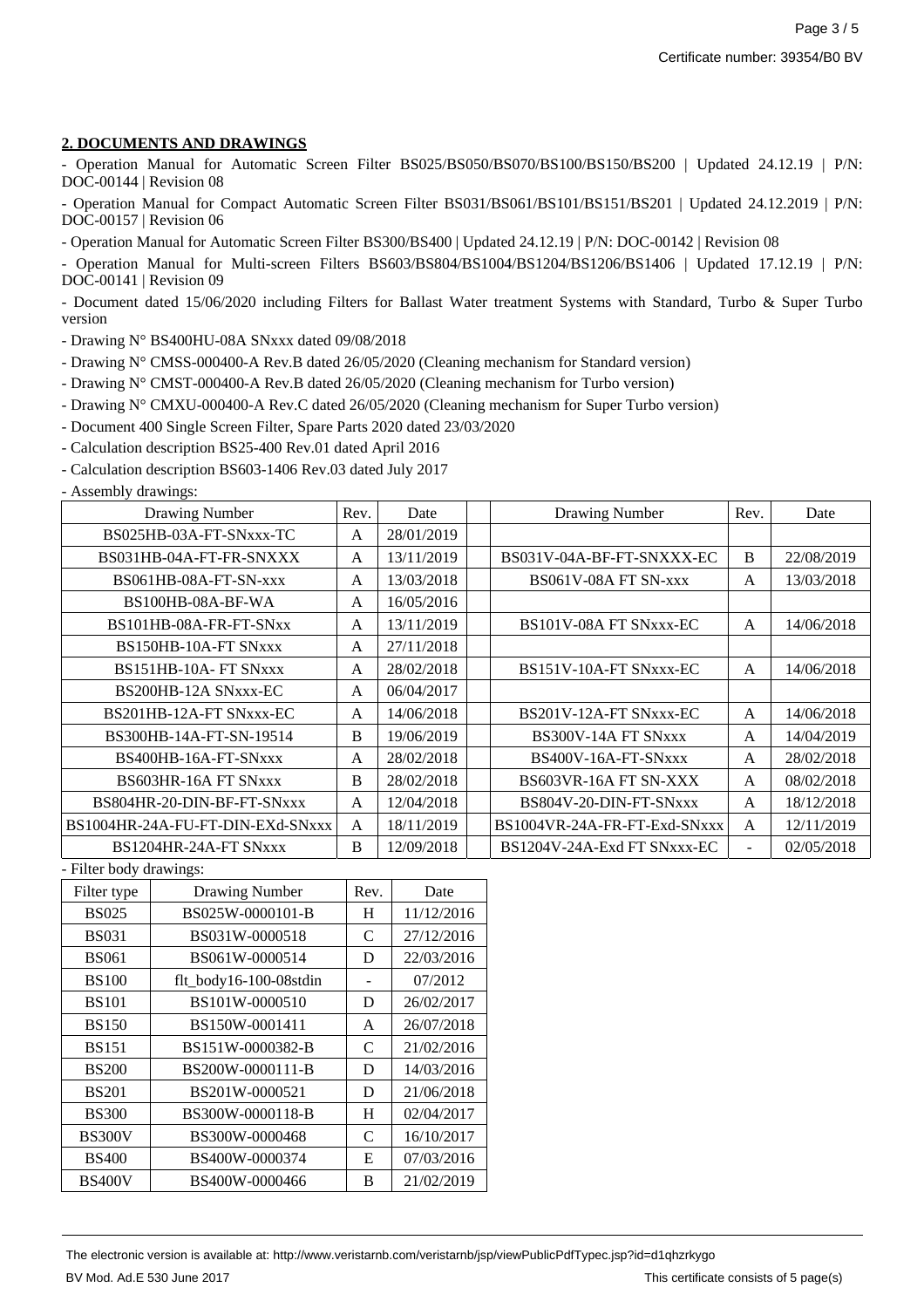| <b>BS603</b>   | flt_body603H-16fLRh-2E-EN | C | 11/2014    |
|----------------|---------------------------|---|------------|
| <b>BS603V</b>  | BS603W-0000481            | F | 19/03/2017 |
| <b>BS804</b>   | BS804W-0000504            | D | 27/09/2018 |
| <b>BS804V</b>  | BS804W-0000503            | C | 12/12/2017 |
| <b>BS1004</b>  | BS1004W-0000441           | H | 06/04/2017 |
| <b>BS1004V</b> | <b>UAW.5P.1000VER-24</b>  | A | 03/2013    |
|                | BS1004W-0000474           | J | 22/03/2017 |
| <b>BS1204</b>  | flt_body1204-24fLRd-EN    | E | 02/2015    |
| <b>BS1204V</b> | BS1204W-0001554           | A | 14/04/2019 |
|                |                           |   |            |

*No departure from the above documents shall be made without the prior consent of the Society. The manufacturer must inform the Society of any modification or changes to these documents and drawings.*

#### **3. TEST REPORTS**

Not applicable.

## **4. APPLICATION / LIMITATION**

4.1 May be used as automatic pre-filter intended in Ballast Water Treatment Systems.

4.2 This Certificate applies to bare filters. If required by the Rules, each attached piece of equipment is to be either type-approved or design-appraised on a case-by-case basis.

4.3 Reviewed as Class 3 pressure vessel according to the Society's Rules Pt C, Ch 1, Sec 3 with a seam factor of 0,6.

4.4 This approval doesn't cover the functional performance and the good operating in service of the filter.

4.5 The fitting on board will be made according to the manufacturer's recommendations and instructions.

4.6 Each filter unit is to be delivered with the relevant documentation for maintenance and operation.

#### **5. PRODUCTION SURVEY REQUIREMENTS**

5.1 The Filters are to be supplied by **FILTERSAFE LTD.** in compliance with the type and the requirements described in this certificate. This type of product is within the category IBV of BUREAU VERITAS Rule Note NR320.

5.2 Fabrication and welding requirements to comply with the Society's Rules Pt C, Ch 1, Sec 3 [4.11 Class 3 vessels]. Welding procedures and welding consumables are to be approved by the Society.

5.3 Work's certificate is to be provided for raw materials of shell assembly and head of filter according to the Society's Rules [Class 3 vessels]

5.4 Each filter is to be hydraulic pressure tested to 1.5 times the maximum working pressure under witnessing of a Society's Surveyor.

5.5 BUREAU VERITAS Product Certificate is required.

5.6 For information, **FILTERSAFE LTD.** has declared to Bureau Veritas the following production sites :

# **FILTERSAFE LTD.: Haella Street, Tefen Industrial Zone 2495900, P.O.Box 23, ISRAEL**

**FILTER SAFE HK LIMITED: Tsing Chau Tsai Shipyard, Lantau Island, HONG KONG, CHINA**

#### **6. MARKING OF PRODUCT**

Each filter shall be marked with at least:

- Manufacturer's name or trademark
- Type designation
- Year and serial number
- Design pressure
- Design temperature
- Test pressure and the date of the test
- Society's brand as relevant